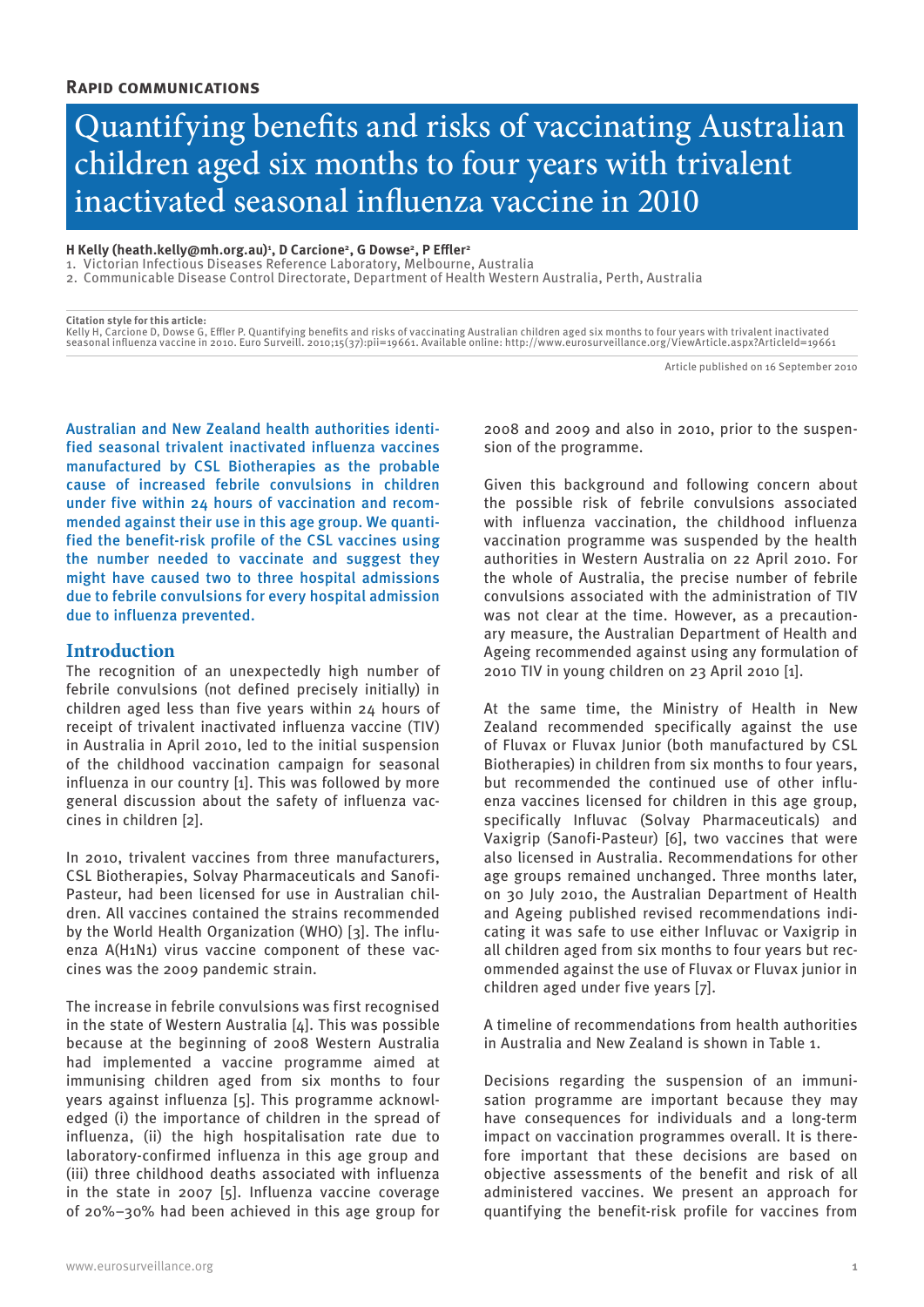two manufacturers, CSL Biotherapies and Solvay Pharmaceuticals, in 2010. We briefly compare with data collected in Western Australia on the frequency of febrile convulsions following administration of vaccines from Sanofi-Pasteur and CSL Biotherapies in 2008 and 2009.

# **Methods**

We compared the benefit-risk profile of vaccination using data for the two vaccines (CSL Biotherapies and Solvay Pharmaceuticals) that had been administered in sufficient numbers in 2010 for meaningful comparisons to be made. To compare benefit and risk, we used hospitalisation data from 2009, obtained from the Department of Health in Western Australia, and adverse event data from 2010, sourced from a detailed investigation of adverse events in Western Australia (unpublished data).

We assessed benefit by estimating the number of children that would have required vaccination to prevent one hospital admission due to laboratory-confirmed influenza. We chose hospitalisation due to influenza of any type or subtype during the 2009 influenza A(H1N1) pandemic because viral testing for children hospitalised with febrile illnesses was intensive and relatively few children hospitalised due to influenza in 2009 would have remained undiagnosed.

We assessed risk using hospital admissions for febrile convulsions, which were defined by a systematic review of cases with reference to the criteria of the Brighton Collaboration for febrile convulsions following immunisation [8]. Receipt of at least one dose of influenza vaccine in 2010 was verified from the Australian Childhood Immunisation Register [9] and direct questioning of parents or guardians.

## **Quantifying benefit**

To quantify benefit, we calculated the number of children that would need to be vaccinated to prevent one hospital admission due to influenza, that is, the number needed to vaccinate (NNV). The NNV is calculated as the reciprocal of the absolute risk reduction. The absolute risk reduction is calculated as the product of the absolute risk in the unexposed (in this

## **Table 1**

Timeline of decisions communicated by health authorities in Australia and New Zealand following recognition of febrile convulsions in children under five years occurring within 24 hours of receipt of trivalent inactivated vaccine, 2010

| Date (2010) | Decision                                                                                                                                                                                                                                                                                                                                                                                                                                                                 |  |  |  |  |  |
|-------------|--------------------------------------------------------------------------------------------------------------------------------------------------------------------------------------------------------------------------------------------------------------------------------------------------------------------------------------------------------------------------------------------------------------------------------------------------------------------------|--|--|--|--|--|
| 22 April    | The Health Department of Western Australia suspends its influenza vaccination programme for children under five years<br>of age because of concern about an unexpected number of febrile convulsions in children within 24 hours of receipt of the<br>seasonal vaccine.                                                                                                                                                                                                  |  |  |  |  |  |
| 23 April    | The Australian Department of Health and Ageing suspends the influenza vaccination programme at national level for children<br>under five years of age.                                                                                                                                                                                                                                                                                                                   |  |  |  |  |  |
| 27 April    | The New Zealand Ministry of Health writes to general practitioners, recommending them not to use influenza vaccines<br>manufactured by CSL Biotherapies (Fluvax and Fluvax Junior), but to continue using licensed vaccines from other<br>manufacturers for children under five years of age.                                                                                                                                                                            |  |  |  |  |  |
| 1 June      | The Australian Department of Health and Ageing recommends influenza vaccination can be resumed for children at risk of a<br>severe outcome of influenza. It suggests the CSL vaccines are most likely responsible for the unexpected number of febrile<br>convulsions. Influenza vaccines, including CSL products, can be administered on a case by case basis.                                                                                                          |  |  |  |  |  |
| 8 July      | The New Zealand Ministry of Health reiterates its previous advice to general practitioners regarding the use of influenza<br>vaccines for children under five years of age.                                                                                                                                                                                                                                                                                              |  |  |  |  |  |
| 30 July     | The Australian Department of Health and Ageing recommends that vaccination of healthy children under five years of age<br>can resume, but not with CSL vaccines. The report states that 'continued close monitoring of side effects with this year's<br>seasonal flu vaccine in children under five years of age has shown that the higher than usual occurrence of fever and febrile<br>convulsions appears to be confined to the vaccine Fluvax, manufactured by CSL.' |  |  |  |  |  |

## **Table 2**

The number needed to vaccinate to prevent one hospital admission for laboratory-confirmed influenza, all subtypes, and the risk of hospital admission for febrile convulsion following receipt of trivalent inactivated influenza vaccineª by year and vaccine manufacturer

| Year | <b>Manufacturer</b> | NNV to prevent one<br>hospital admission<br>for influenza (2009) | <b>Risk of hospital</b><br>admission<br>for febrile<br>convulsionb | Number of hospital<br>admissions for febrile<br>convulsions following<br>vaccination of NNV | Risk of hospital admission<br>for febrile convulsion<br>(upper limit 95% CI) | Number of hospital<br>admissions for febrile<br>convulsions<br>$(upper limit 95\% CI)$ |
|------|---------------------|------------------------------------------------------------------|--------------------------------------------------------------------|---------------------------------------------------------------------------------------------|------------------------------------------------------------------------------|----------------------------------------------------------------------------------------|
| 2010 | CSL                 | 1,852                                                            | 0.0013                                                             | 2.4                                                                                         | 0.0017                                                                       | 3.1                                                                                    |
|      | Solvay              | 1,852                                                            | $\Omega$                                                           | $\circ$                                                                                     | 0.0003                                                                       | 0.6                                                                                    |
| 2009 | CSL/Sanofi          | 1,852                                                            |                                                                    | $\mathbf 0$                                                                                 | Not quantified                                                               | Not quantified                                                                         |
| 2008 | CSL/Sanofi          | 1,852                                                            | 0.00001                                                            | $\circ$                                                                                     | Not quantified                                                               | Not quantified                                                                         |

a For 2010, the influenza A(H1N1) virus vaccine component was the 2009 pandemic strain as recommended by the World Health Organization.  $^{\rm b}$  Calculated as risk of febrile convulsion following receipt of TIV x risk of hospitalisation following febrile convulsion. CI: confidence interval; NNV: number needed to vaccinate.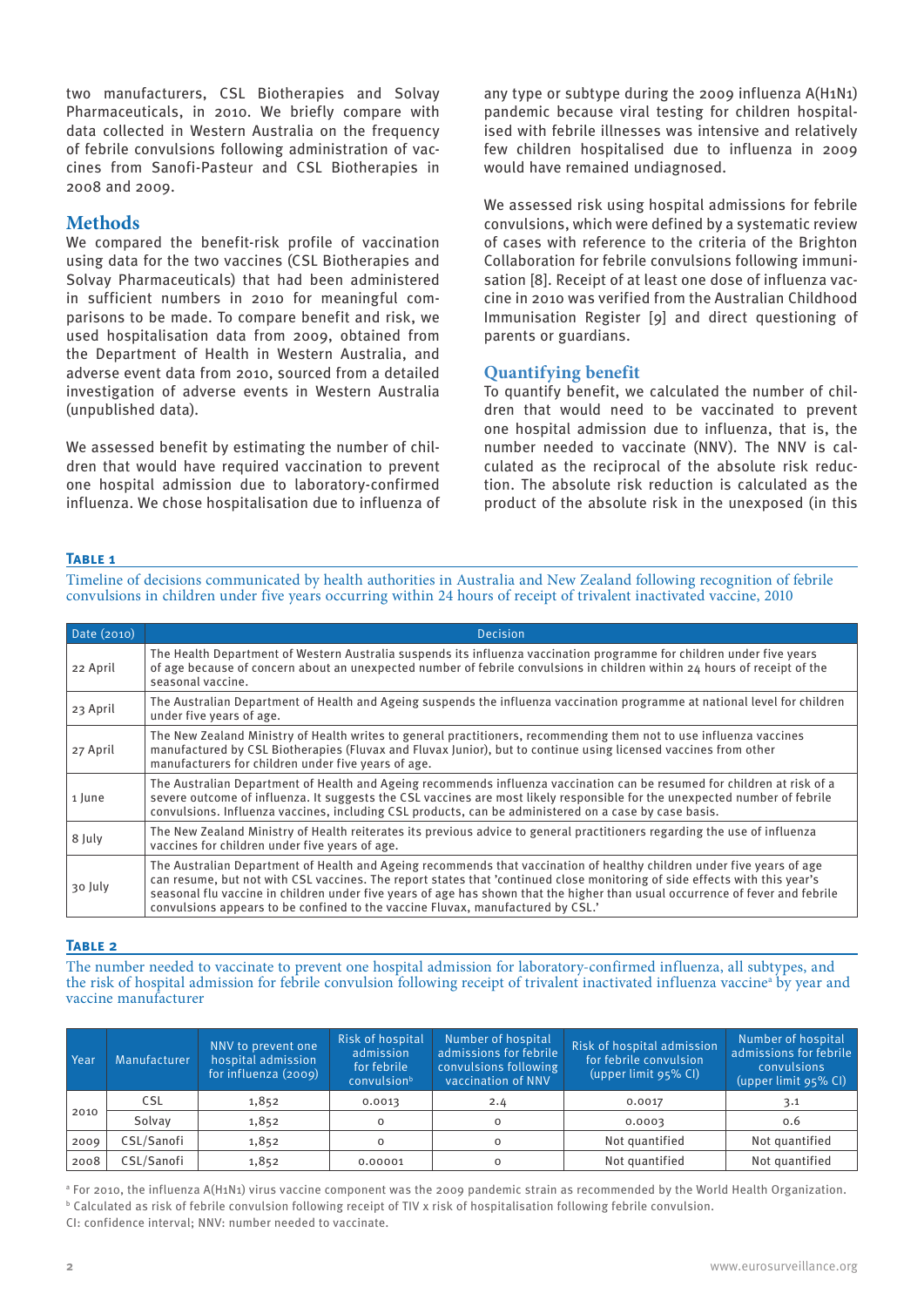case the unvaccinated) and the relative risk reduction. Vaccine effectiveness (VE) is the standard expression of the relative risk reduction for vaccine preventable diseases [10]. Hence, the NNV to prevent one hospitalisation =  $1/($ hospitalisation rate in the unvaccinated x VE). We therefore needed to estimate two parameters: the hospitalisation rate in the unvaccinated and the VE.

To estimate the hospitalisation rate in the unvaccinated, we ascertained the vaccine status of children admitted to hospital for influenza in 2009, thus allowing us to calculate the number of these children who were not vaccinated. We then estimated vaccine coverage for influenza vaccine in 2009 for children aged between six months and four years from vaccine usage reported by immunisation providers state-wide. This allowed us to estimate the size of the unvaccinated population in this age group  $=$  (1- the proportion vaccinated) x (the population in that age group). The number of unvaccinated children admitted to hospital divided by the estimated number of unvaccinated children in the population gave the hospitalisation rate in the unvaccinated.

The VE for prevention of influenza infection in children aged between 2 and 16 years has been estimated in a systematic review as 59% (95% confidence interval (CI): 41 to 71) [11]. This estimate is supported by findings from a study of children aged 0 to 4 years in Western Australia in 2008, in which the VE was 68% (95% CI: 26 to 86) [5]. The study found no significant difference in VE by age group (less than two years compared with two to four years) for children with an influenza-like illness proven to be caused by influenza [5]. We assumed the VE for TIV in 2010, the year for which we calculated the benefit-risk profile, would have been similar to previous estimates of VE when vaccine and circulating strains matched. This VE estimate should be appropriate for the TIV for 2010, as vaccine manufacturing processes were the same in 2010 as for previous years. We therefore used a VE of 60% for all children aged six months to four years in this analysis.

## **Quantifying risk**

To quantify risk, we calculated the number of hospitalisations that could be attributed to adverse events following vaccination of the NNV to prevent one hospital admission. We used vaccine-specific rates of febrile convulsions determined during the detailed investigation into suspected adverse outcomes in 2010 in Western Australia (unpublished). We compared these with vaccine-specific rates of febrile convulsions in 2008 and 2009, determined by passive surveillance in both years but augmented by active questioning of parents/guardians of children admitted to hospital in 2009. We quantified the risk of admission to hospital for a febrile convulsion following receipt of TIV as the product of the NNV, the absolute risk of a febrile convulsion and the risk of hospital admission following a febrile convulsion.

## **Results Quantifying benefit: the NNV to prevent one hospitalisation due to influenza**

The number of children living in Western Australia aged between six months and four years in 2009 was approximately 130,000 of whom 30.3% were estimated to have received at least one dose of TIV in that year. The number of unvaccinated children was therefore 90,610.

In that year, 432 cases of influenza were notified in children in this age range, of whom 383 (89%) were infected with 2009 pandemic influenza A(H1N1) and 49 (11%) were infected with seasonal influenza strains or influenza A not subtyped. One hundred and twenty children were hospitalised for any type of influenza, of whom 74 were unvaccinated. Vaccine status was unknown for a further 13 children. We allocated the children with unknown vaccine status to one of the two known groups in the same proportion as those whose status was known, giving an estimated total of 82 unvaccinated children admitted to hospital. The hospitalisation rate in unvaccinated children aged six months to four years was therefore 90 per 100,000.

To prevent one hospitalisation due to any strain of circulating influenza in 2009 would have required the vaccination of 1,852 children (1/[90/1000,00 x 0.6]), the NNV.

## **Quantifying risk: hospital admission for febrile convulsions following receipt of TIV**

Prior to cessation of the immunisation programme in April 2010, more than 10,000 doses of Fluvax or Fluvax Junior and more than 3,300 doses of Influvac had been administered to children aged six months to four years in Western Australia in 2010 [4]. Detailed follow up investigation of adverse events following immunisation identified 56 children with febrile convulsions that occurred within 24 hours of receipt of TIV between 8 March and 25 April 2010, of whom 19 (34%) required overnight hospital admission. All 55 cases with information on vaccine formulation had received Fluvax or Fluvax Junior. The estimated risk of a febrile convulsion following receipt of Fluvax or Fluvax Junior was 0.39%, compared to 0% for Influvac (unpublished data).

Applying these estimates of risk to the NNV to prevent one hospitalisation due to influenza indicates that vaccination with Fluvax or Fluvax Junior would have been likely to have caused seven febrile convulsions (1,852 x 0.0039), with two to three of these children requiring hospitalisation (34% of seven children). Based on the data available, Influvac would have caused no febrile convulsions and no hospital admissions.

The upper limit of the 95% CI for Influvac estimated a febrile convulsion risk of 0.08% (unpublished data). If the real risk were this high, Influvac may have caused one to two febrile convulsions, and zero or one hospital admission, in preventing one hospitalisation due to laboratory-confirmed influenza. The corresponding risk of febrile convulsions for the Fluvax products (that